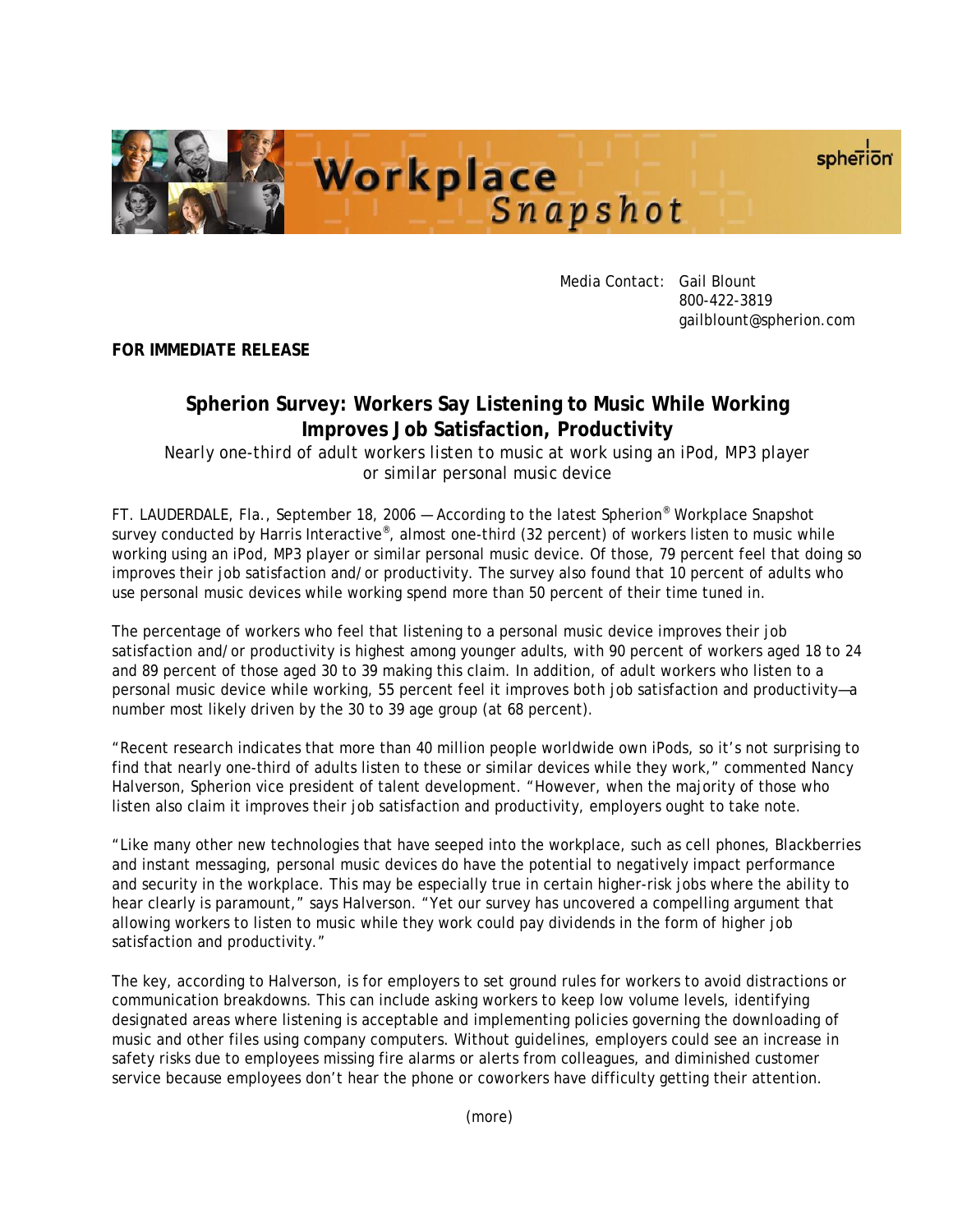Other results from the most recent Spherion Workplace Snapshot Survey:

**Workers aged 25 to 29 more likely to listen to music on a personal music device while working.** 

- Almost half (48 percent) of adults aged 25 to 29 say they listen to music on an iPod, MP3 player or similar personal music device while working—more than any other age group.
- Adults aged 50 to 64 are least likely to listen while working, with only 22 percent claiming to do so.

**Higher-income workers more likely to listen to personal music devices at work.** 

- According to the survey, 35 percent of adults earning \$35,000 or more say they listen to music on an iPod, MP3 player or similar personal music device while working. (Specifically, 35 percent of those earning \$35,000 to \$49,999, 36 percent who earn \$50,000 to \$74,999, and 35 percent of those earning \$75,000 or more per year listen while they work.)
- By contrast, only 22 percent of workers earning less than \$25,000 listen while they work, and only 26 percent of those earning \$25,000 to \$34,999 do so.

**Male workers more likely to report improved job satisfaction and/or productivity.** 

- 82 percent of male adults who listen to a personal music device while working report that it improves their job satisfaction and/or productivity, compared to 76 percent of female adults.
- Similarly, 24 percent of female workers who listen to a personal music device while working indicate that it improves neither job satisfaction nor productivity, compared to 18 percent of adult males.

## **Methodology**

The August 2006 Spherion® Workplace Snapshot is based on data from the Harris Interactive® QuickQuery<sup>SM</sup> online omnibus conducted monthly by Harris Interactive on behalf of Spherion Corporation. A U.S. sample of 1,613 employed adults, aged 18 years and older, was interviewed in a poll conducted August 8-10, 2006. Figures for age, sex, race/ethnicity, income, education and region were weighted where necessary to bring them into line with their actual proportions in the population. Propensity score weighting adjusted for respondents' propensity to be online.

With pure probability samples, with 100 percent response rates, it is possible to calculate the probability that the sampling error (but not other sources of error) is not greater than some number. With a pure probability sample of 1,613 U.S. employed adults one could say with a 95 percent probability that the overall results have a sampling error of +/- two percentage points. However, that does not take other sources of error into account. This online survey is not based on a probability sample and therefore no theoretical sampling error can be calculated.

## **About Spherion**

Spherion Corporation (NYSE:SFN) is a leading recruiting and staffing company that provides integrated solutions to meet the evolving needs of companies and job candidates. As an industry pioneer for 60 years, Spherion has screened and placed millions of individuals in temporary, temp-to-hire and full-time jobs. Positions range from administrative and light industrial to a host of professions that include accounting/finance, information technology, engineering, manufacturing, legal, human resources and sales/marketing.

With approximately 650 offices in the United States and Canada, Spherion delivers innovative workforce solutions that improve business performance. Spherion provides its services to more than 8,000 customers,